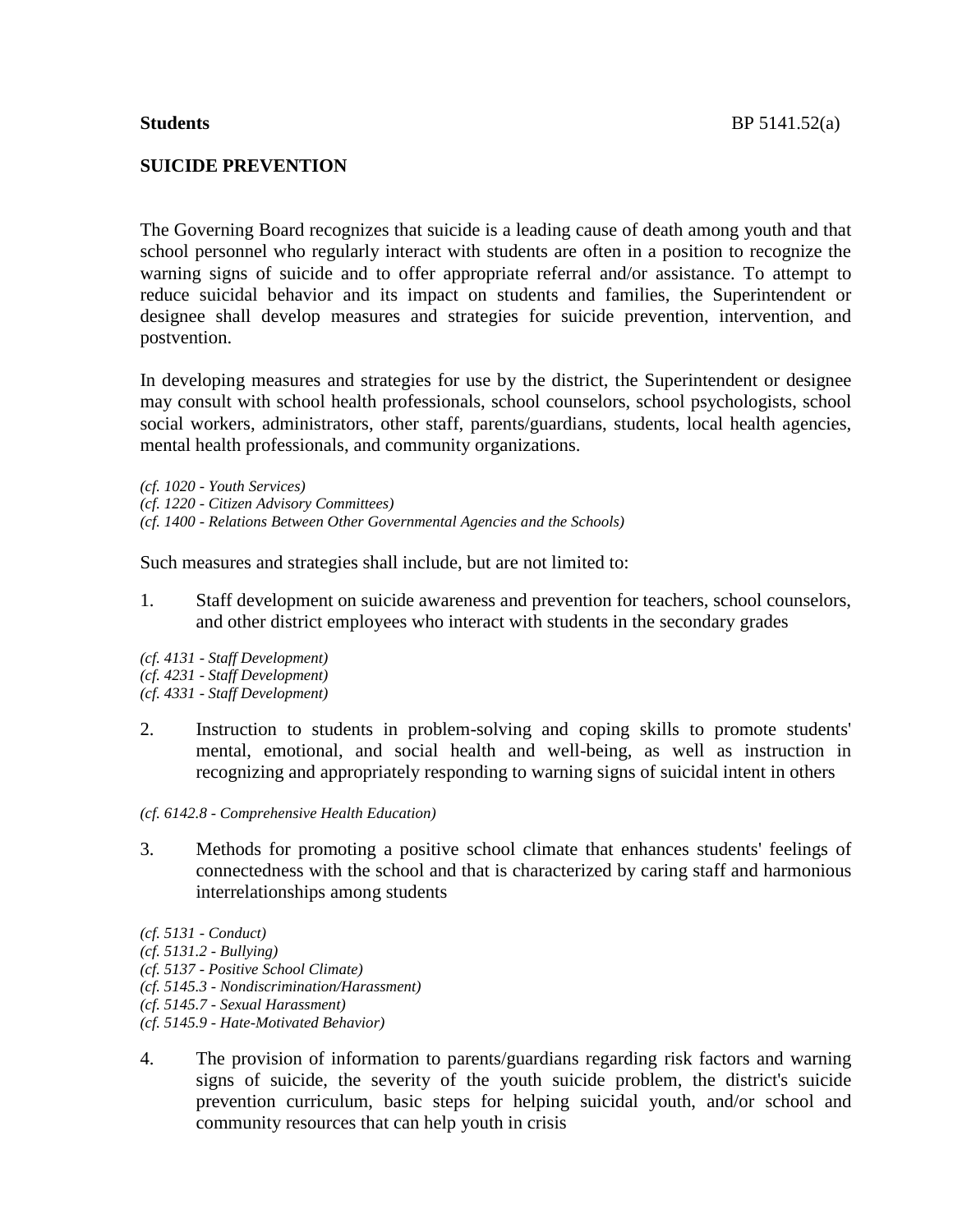- 5. Encouragement for students to notify appropriate school personnel or other adults when they are experiencing thoughts of suicide or when they suspect or have knowledge of another student's suicidal intentions
- 6. Crisis intervention procedures for addressing suicide threats or attempts
- 7. Counseling and other postvention strategies for helping students, staff, and others cope in the aftermath of a student's suicide

As appropriate, these measures and strategies shall specifically address the needs of students who are at high risk of suicide, including, but not limited to, students who are bereaved by suicide; students with disabilities, mental illness, or substance use disorders; students who are experiencing homelessness or who are in out-of-home settings such as foster care; and students who are lesbian, gay, bisexual, transgender, or questioning youth. (Education Code 215)

*Legal Reference: (see next page)*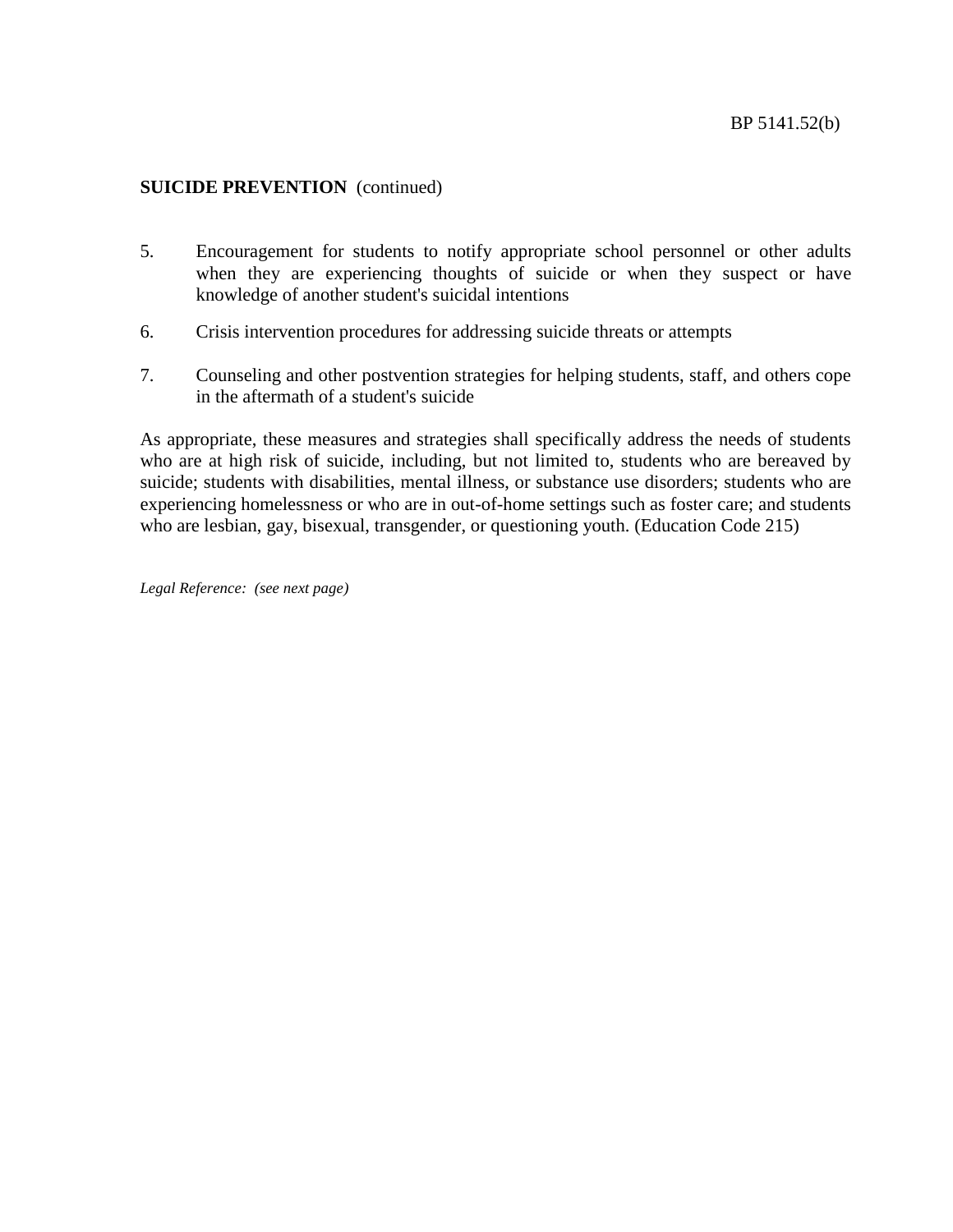#### *Legal Reference:*

*EDUCATION CODE 215 Student suicide prevention policies 32280-32289 Comprehensive safety plan 49060-49079 Student records 49602 Confidentiality of student information 49604 Suicide prevention training for school counselors GOVERNMENT CODE 810-996.6 Government Claims Act PENAL CODE 11164-11174.3 Child Abuse and Neglect Reporting Act WELFARE AND INSTITUTIONS CODE 5698 Emotionally disturbed youth; legislative intent 5850-5883 Mental Health Services Act COURT DECISIONS Corales v. Bennett (Ontario-Montclair School District), (2009) 567 F.3d 554*

*Management Resources:*

*CALIFORNIA DEPARTMENT OF EDUCATION PUBLICATIONS Health Education Content Standards for California Public Schools, Kindergarten Through Grade Twelve, 2008 Health Framework for California Public Schools, Kindergarten Through Grade Twelve, 2003 CENTERS FOR DISEASE CONTROL AND PREVENTION PUBLICATIONS School Connectedness: Strategies for Increasing Protective Factors Among Youth, 2009 NATIONAL ASSOCIATION OF SCHOOL PSYCHOLOGISTS PUBLICATIONS Preventing Suicide, Guidelines for Administrators and Crisis Teams, 2015 U.S. DEPARTMENT OF HEALTH AND HUMAN SERVICES PUBLICATIONS Preventing Suicide: A Toolkit for High Schools, 2012 National Strategy for Suicide Prevention: Goals and Objectives for Action, rev. 2012 WEB SITES American Association of Suicidology: http://www.suicidology.org American Foundation for Suicide Prevention: https://afsp.org American Psychological Association: http://www.apa.org American School Counselor Association: https://www.schoolcounselor.org California Department of Education, Mental Health: http://www.cde.ca.gov/ls/cg/mh California Department of Health Care Services, Suicide Prevention Program: http://www.dhcs.ca.gov/services/MH/Pages/SuicidePrevention.aspx Centers for Disease Control and Prevention, Mental Health: http://www.cdc.gov/mentalhealth National Association of School Psychologists: https://www.nasponline.org National Institute for Mental Health: http://www.nimh.nih.gov Trevor Project: http://thetrevorproject.org U.S. Department of Health and Human Services, Substance Abuse and Mental Health Services Administration: http://www.samhsa.gov*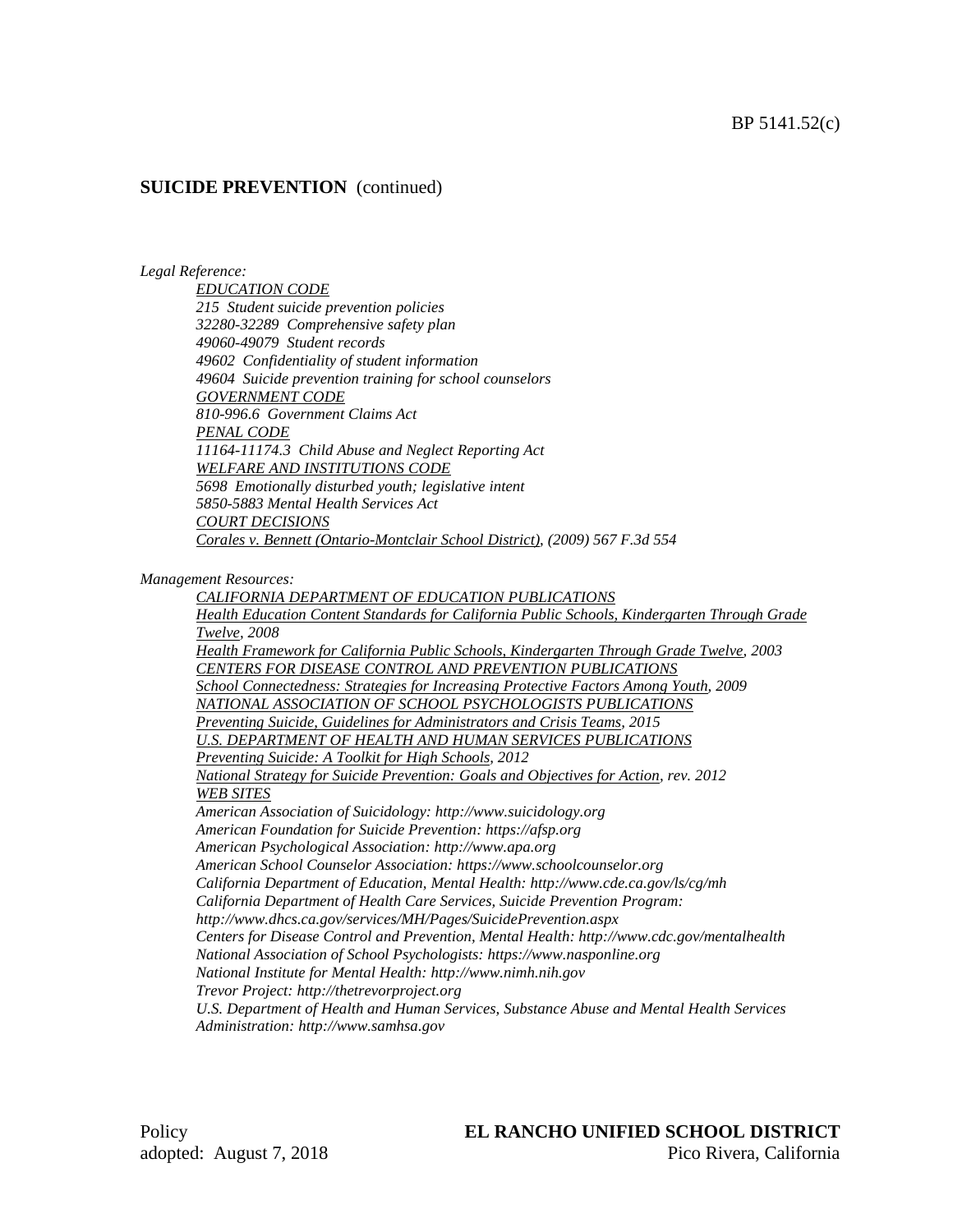#### **SUICIDE PREVENTION**

#### **Staff Development**

Suicide prevention training shall be provided to teachers, counselors, and other district employees who interact with students at the secondary level. The training shall be offered under the direction of a district counselor/psychologist and/or in cooperation with one or more community mental health agencies.

*(cf. 4131 - Staff Development) (cf. 4231 - Staff Development) (cf. 4331 - Staff Development)*

Materials for training shall include how to identify appropriate mental health services at the school site and within the community, and when and how to refer youth and their families to those services. Materials also may include programs that can be completed through self-review of suitable suicide prevention materials. (Education Code 215)

Staff development shall include research and information related to the following topics:

- 1. The higher risk of suicide among certain groups, including, but not limited to, students who are bereaved by suicide; students with disabilities, mental illness, or substance use disorders; students who are experiencing homelessness or who are in out-of-home settings such as foster care; and students who are lesbian, gay, bisexual, transgender, or questioning youth
- 2. Individual risk factors such as previous suicide attempt(s) or self-harm, history of depression or mental illness, family history of suicide or violence, feelings of isolation, interpersonal conflicts, a recent severe stressor or loss, family instability, impulsivity, and other factors

*(cf. 5131.6 - Alcohol and Other Drugs)*

- 3. Warning signs that may indicate depression, emotional distress, or suicidal intentions, such as changes in students' personality or behavior and verbalizations of hopelessness or suicidal intent
- 4. Protective factors that may help to decrease a person's suicide risk, such as resiliency, problem-solving ability, access to mental health care, and positive connections to family, peers, school, and community
- 5. Instructional strategies for teaching the suicide prevention curriculum and promoting mental and emotional health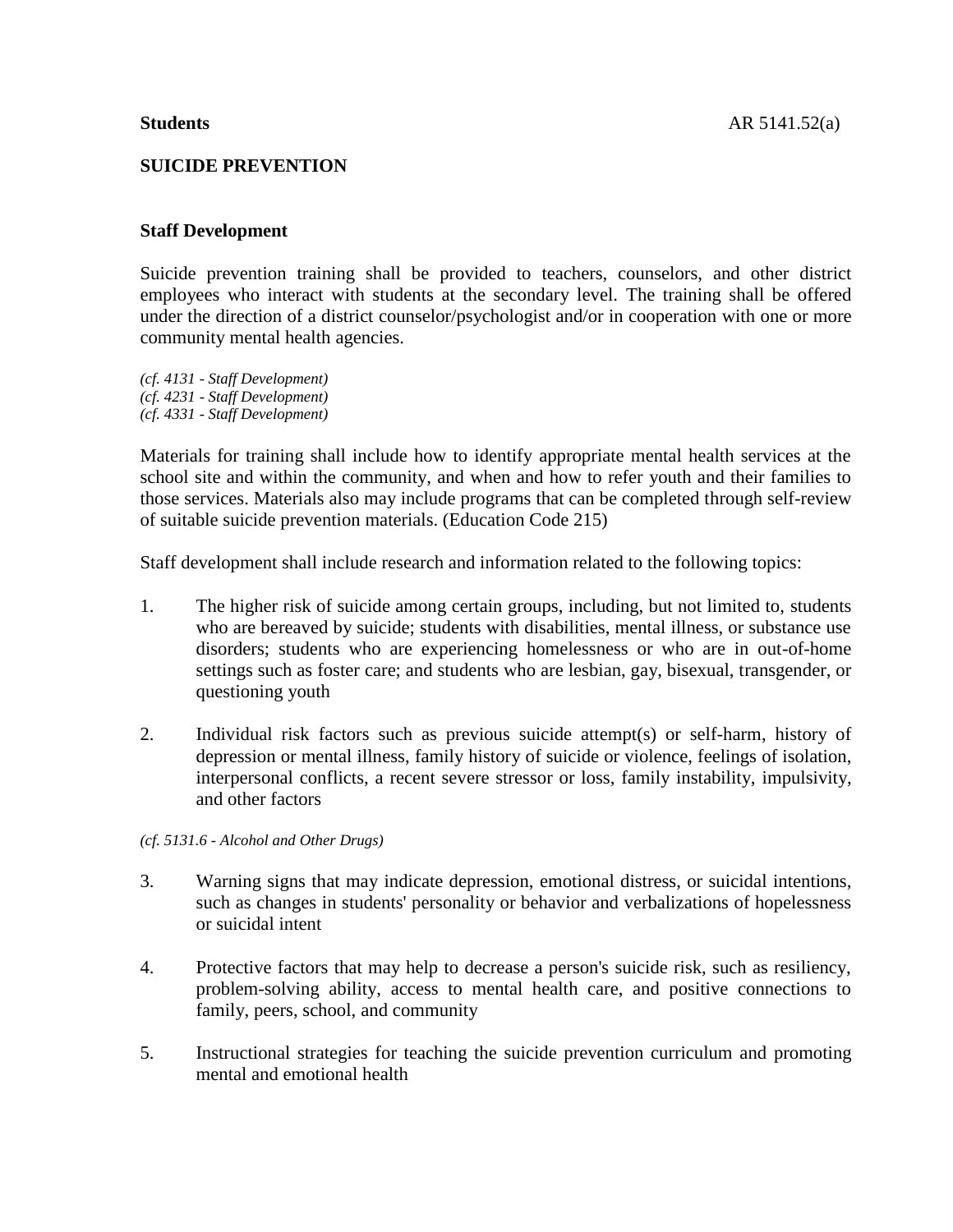6. School and community resources and services, including resources and services that meet the specific needs of high-risk groups

*(cf. 5141.6 - School Health Services) (cf. 6164.2 - Guidance/Counseling Services)*

7. District procedures for intervening when a student attempts, threatens, or discloses the desire to die by suicide

#### **Instruction**

The district's comprehensive health education program shall promote the healthy mental, emotional, and social development of students and shall be aligned with the state content standards and curriculum framework. Suicide prevention instruction shall be incorporated into the health education curriculum at appropriate secondary grades and shall be designed to help students:

- 1. Identify and analyze signs of depression and self-destructive behaviors and understand how feelings of depression, loss, isolation, inadequacy, and anxiety can lead to thoughts of suicide
- 2. Develop coping and resiliency skills and self-esteem
- 3. Learn to listen, be honest, share feelings, and get help when communicating with friends who show signs of suicidal intent
- 4. Identify trusted adults, school resources, and/or community crisis intervention resources where youth can get help and recognize that there is no stigma associated with seeking services for mental health, substance abuse, and/or suicide prevention

- *(cf. 5131.6 - Alcohol and Other Drugs)*
- *(cf. 5141.6 - School Health Services)*
- *(cf. 6142.8 - Comprehensive Health Education)*
- *(cf. 6164.2 - Guidance/Counseling Services)*

#### **Intervention**

Students shall be encouraged to notify a teacher, principal, counselor, or other adult when they are experiencing thoughts of suicide or when they suspect or have knowledge of another student's suicidal intentions.

*<sup>(</sup>cf. 1020 - Youth Services)*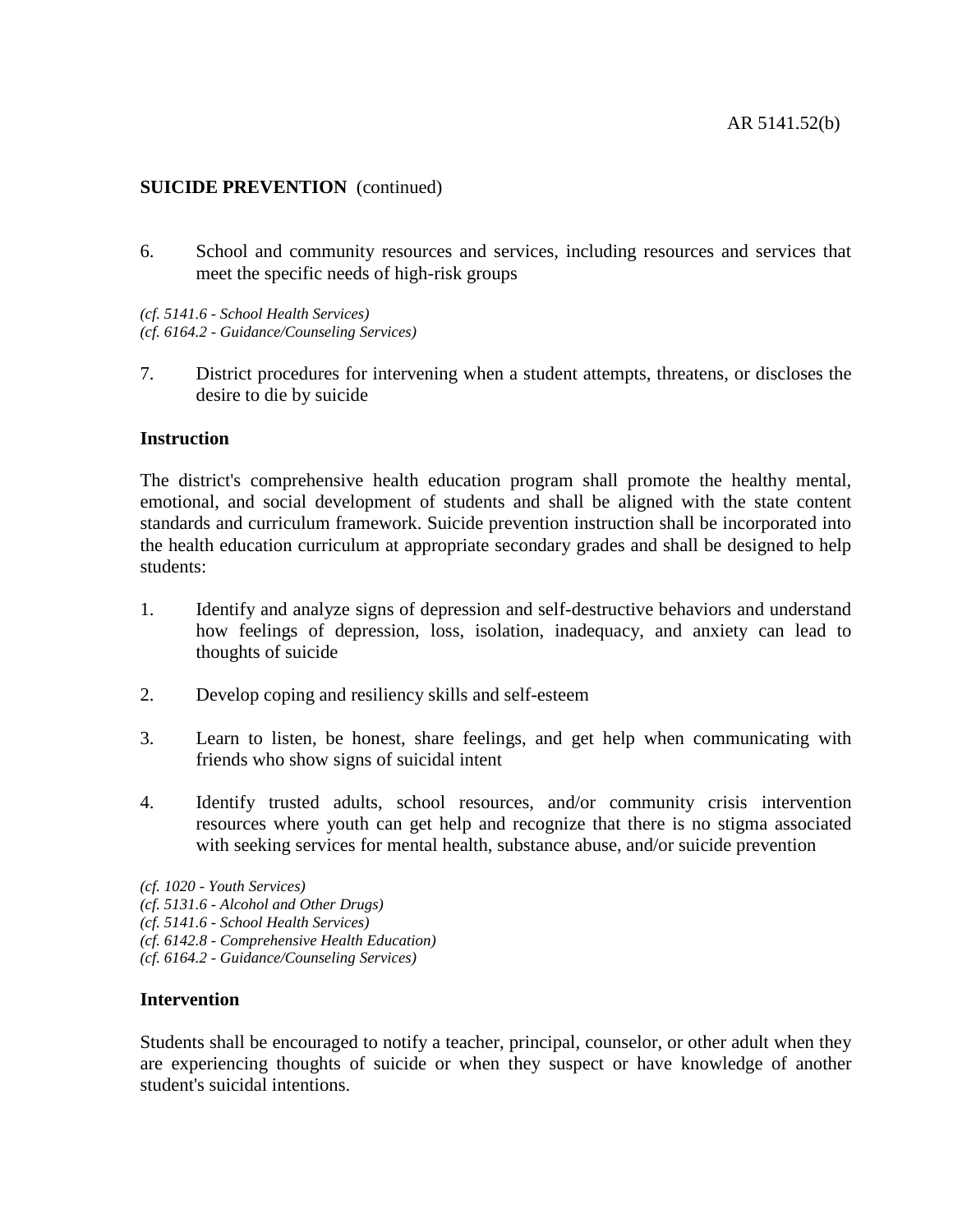Every statement regarding suicidal intent shall be taken seriously. Whenever a staff member suspects or has knowledge of a student's suicidal intentions based on the student's verbalizations or act of self-harm, he/she shall promptly notify the principal or school counselor.

Although any personal information that a student discloses to a school counselor shall generally not be revealed, released, referenced, or discussed with third parties, the counselor may report to the principal or student's parents/guardians when he/she has reasonable cause to believe that disclosure is necessary to avert a clear and present danger to the health, safety, or welfare of the student. In addition, the counselor may disclose information of a personal nature to psychotherapists, other health care providers, or the school nurse for the sole purpose of referring the student for treatment. (Education Code 49602)

#### *(cf. 5141 - Health Care and Emergencies)*

A school employee shall act only within the authorization and scope of his/her credential or license. An employee is not authorized to diagnose or treat mental illness unless he/she is specifically licensed and employed to do so. (Education Code 215)

Whenever schools establish a peer counseling system to provide support for students, peer counselors shall receive training that includes identification of the warning signs of suicidal behavior and referral of a suicidal student to appropriate adults.

#### *(cf. 5138 - Conflict Resolution/Peer Mediation)*

When a suicide attempt or threat is reported, the principal or designee shall ensure student safety by taking the following actions:

- 1. Immediately securing medical treatment and/or mental health services as necessary
- 2. Notifying law enforcement and/or other emergency assistance if a suicidal act is being actively threatened
- 3. Keeping the student under continuous adult supervision until the parent/guardian and/or appropriate support agent or agency can be contacted and has the opportunity to intervene
- 4. Removing other students from the immediate area as soon as possible

*(cf. 0450 - Comprehensive Safety Plan) (cf. 5141 - Health Care and Emergencies)*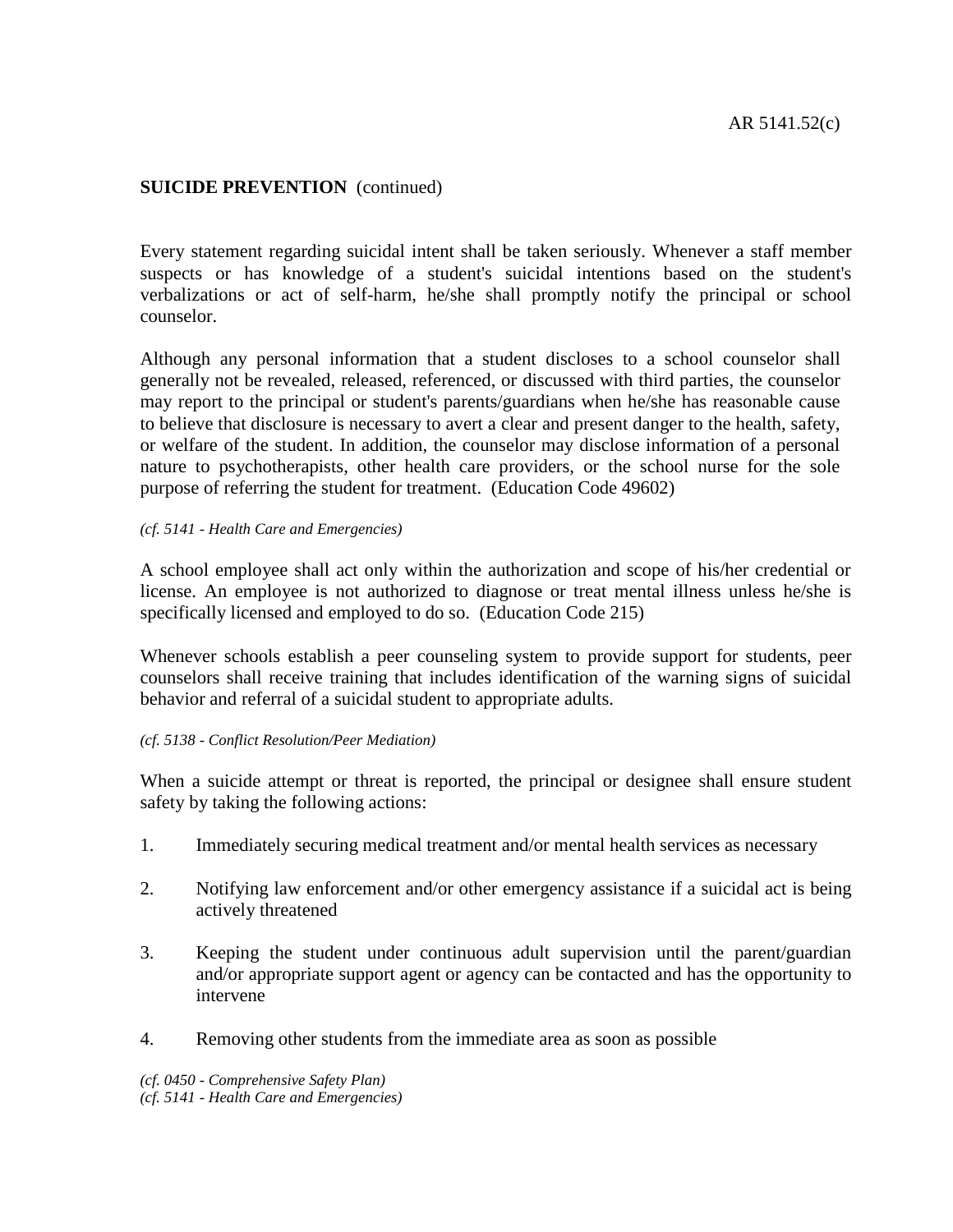The principal or designee shall document the incident in writing, including the steps that the school took in response to the suicide attempt or threat.

#### *(cf. 5125 - Student Records)*

The Superintendent or designee shall follow up with the parent/guardian and student in a timely manner to provide referrals to appropriate services as needed. If the parent/guardian does not access treatment for the student, the Superintendent or designee may meet with the parent/guardian to identify barriers to treatment and assist the family in providing follow-up care for the student. If follow-up care is still not provided, the Superintendent or designee shall consider whether he/she is required, pursuant to laws for mandated reporters of child neglect, to refer the matter to the local child protective services agency.

#### *(cf. 5141.4 - Child Abuse Prevention and Reporting)*

For any student returning to school after a mental health crisis, the principal or designee and/or school counselor may meet with the parents/guardians and, if appropriate, with the student to discuss re-entry and appropriate next steps to ensure the student's readiness for return to school.

#### **Postvention**

In the event that a student dies by suicide, the Superintendent or designee shall communicate with the student's parents/guardians to offer condolences, assistance, and resources. In accordance with the laws governing confidentiality of student record information, the Superintendent or designee shall consult with the parents/guardians regarding facts that may be divulged to other students, parents/guardians, and staff.

The Superintendent or designee shall implement procedures to address students' and staff's grief and to minimize the risk of imitative suicide or suicide contagion. He/she shall provide students, parents/guardians, and staff with information, counseling, and/or referrals to community agencies as needed. School staff may receive assistance from school counselors or other mental health professionals in determining how best to discuss the suicide or attempted suicide with students.

Any response to media inquiries shall be handled by the district-designated spokesperson who shall not divulge confidential information. The district's response shall not sensationalize suicide and shall focus on the district's postvention plan and available resources.

*(cf. 1112- Media Relations)*